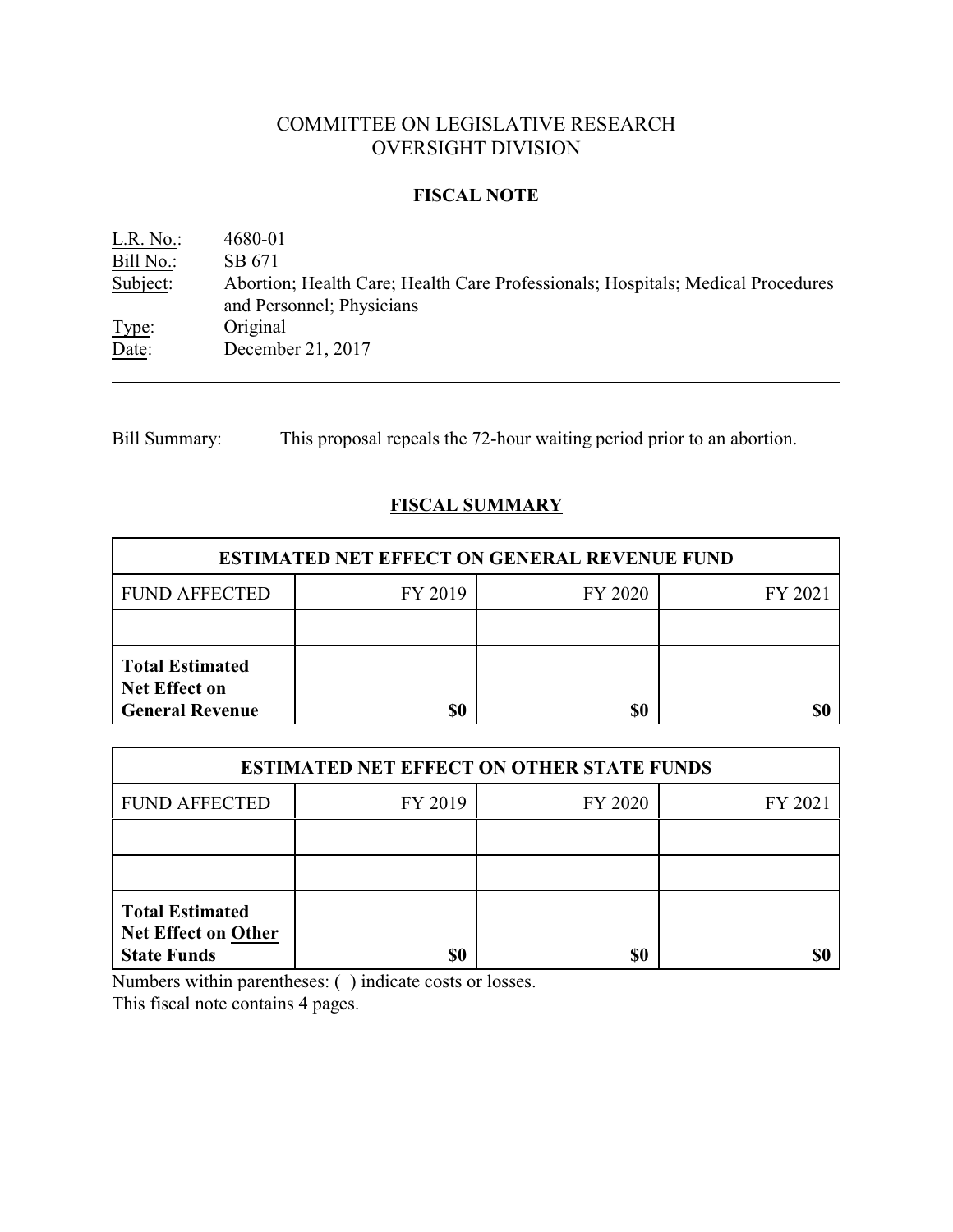L.R. No. 4680-01 Bill No. SB 671 Page 2 of 4 December 21, 2017

| <b>ESTIMATED NET EFFECT ON FEDERAL FUNDS</b>                        |         |         |         |  |
|---------------------------------------------------------------------|---------|---------|---------|--|
| <b>FUND AFFECTED</b>                                                | FY 2019 | FY 2020 | FY 2021 |  |
|                                                                     |         |         |         |  |
|                                                                     |         |         |         |  |
| <b>Total Estimated</b><br>Net Effect on All<br><b>Federal Funds</b> | \$0     | \$0     |         |  |

| <b>ESTIMATED NET EFFECT ON FULL TIME EQUIVALENT (FTE)</b>    |         |         |         |  |
|--------------------------------------------------------------|---------|---------|---------|--|
| <b>FUND AFFECTED</b>                                         | FY 2019 | FY 2020 | FY 2021 |  |
|                                                              |         |         |         |  |
|                                                              |         |         |         |  |
| <b>Total Estimated</b><br><b>Net Effect on</b><br><b>FTE</b> |         |         |         |  |

 $\Box$  Estimated Net Effect (expenditures or reduced revenues) expected to exceed \$100,000 in any of the three fiscal years after implementation of the act.

| <b>ESTIMATED NET EFFECT ON LOCAL FUNDS</b> |         |         |        |
|--------------------------------------------|---------|---------|--------|
| <b>FUND AFFECTED</b>                       | FY 2019 | FY 2020 | FY 202 |
| <b>Local Government</b>                    | \$0     | \$0     | \$0    |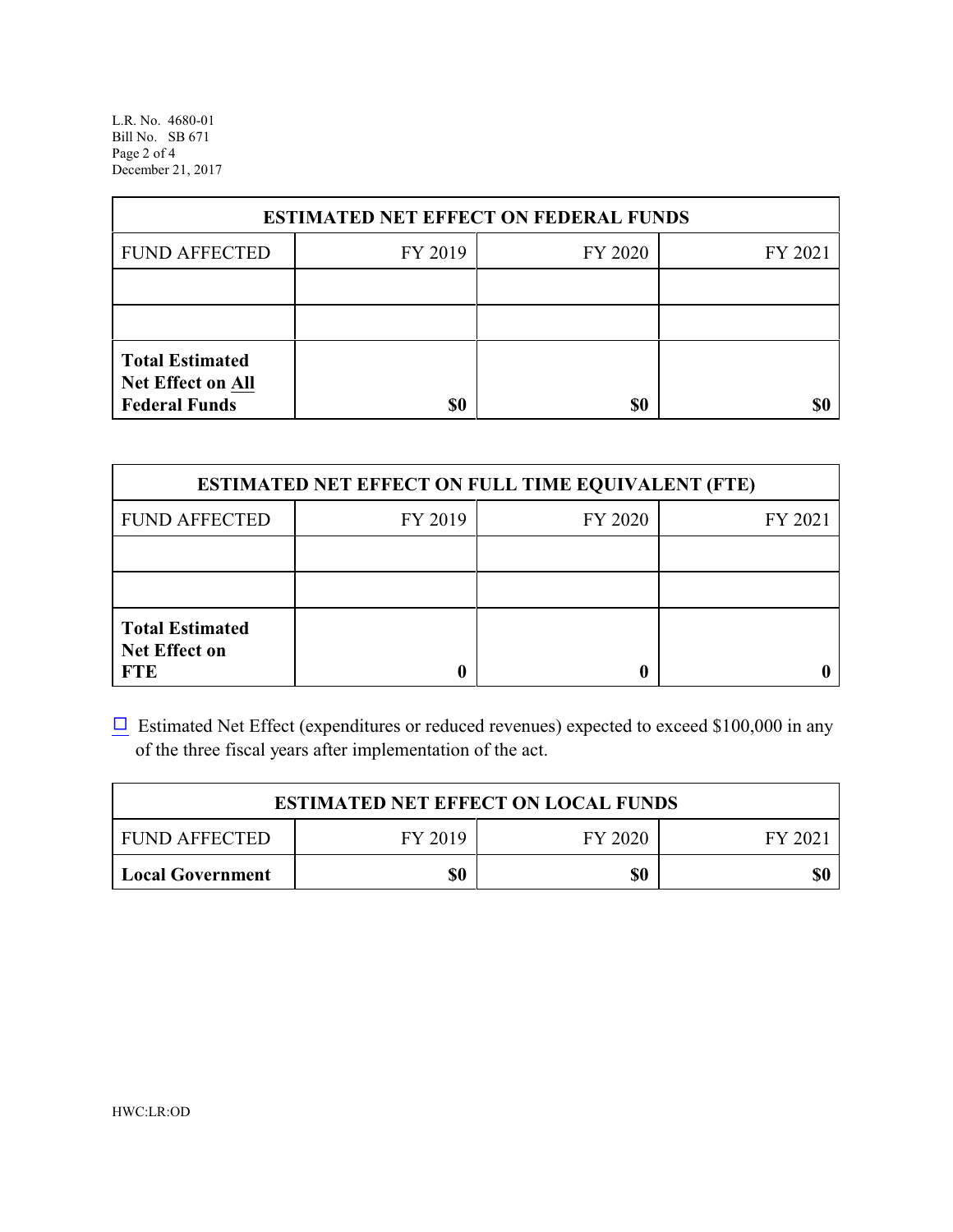L.R. No. 4680-01 Bill No. SB 671 Page 3 of 4 December 21, 2017

### **FISCAL ANALYSIS**

#### ASSUMPTION

Officials from the **Office of Attorney General (AGO)** assume any potential costs arising from this proposal can be absorbed with existing resources. The AGO may seek additional appropriations if the proposal results in a significant increase in litigation.

Officials from the **Department of Health and Senior Services**, the **Department of Social Services** and the **Office of State Courts Administrator** each assume the proposal would not fiscally impact their respective agencies.

| FISCAL IMPACT - State Government | FY 2019<br>$(10 \text{ Mo.})$ | FY 2020    | FY 2021    |
|----------------------------------|-------------------------------|------------|------------|
|                                  | <u>\$0</u>                    | <u>\$0</u> | <u>\$0</u> |
| FISCAL IMPACT - Local Government | FY 2019<br>$(10 \text{ Mo.})$ | FY 2020    | FY 2021    |
|                                  | <u>\$0</u>                    | <u>\$0</u> | <u>\$0</u> |

### FISCAL IMPACT - Small Business

No direct fiscal impact to small businesses would be expected as a result of this proposal.

#### FISCAL DESCRIPTION

The proposed legislation appears to have no direct fiscal impact.

This legislation is not federally mandated, would not duplicate any other program and would not require additional capital improvements or rental space.